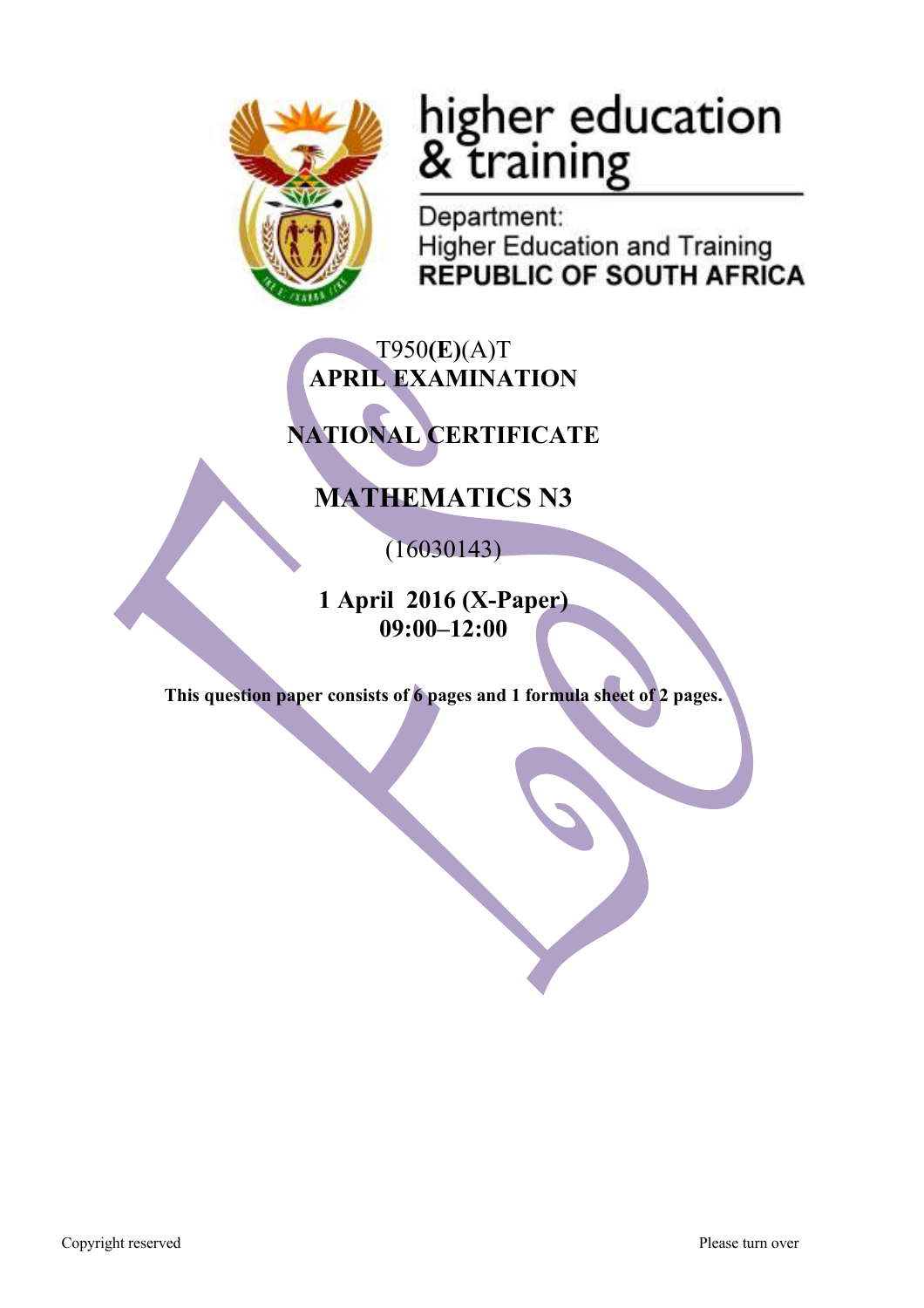### **DEPARTMENT OF HIGHER EDUCATION AND TRAINING REPUBLIC OF SOUTH AFRICA** NATIONAL CERTIFICATE MATHEMATICS N3 TIME: 3 HOURS

MARKS: 100

#### **INSTRUCTIONS AND INFORMATION**

- 1. Answer ALL the questions.
- 2. Read ALL the questions carefully.
- 3. Number the answers according to the numbering system used in this question paper.
- 4. Questions may be answered in any order but subsections of questions must NOT be separated.
- 5. Show ALL the calculations and intermediary steps.
- 6. ALL final answers must be accurately approximated to THREE decimal places.
- 7. ALL graph work must be done in the ANSWER BOOK. Graph paper is NOT supplied.
- 8. Diagrams are NOT drawn to scale.
- 9. Write neatly and legibly.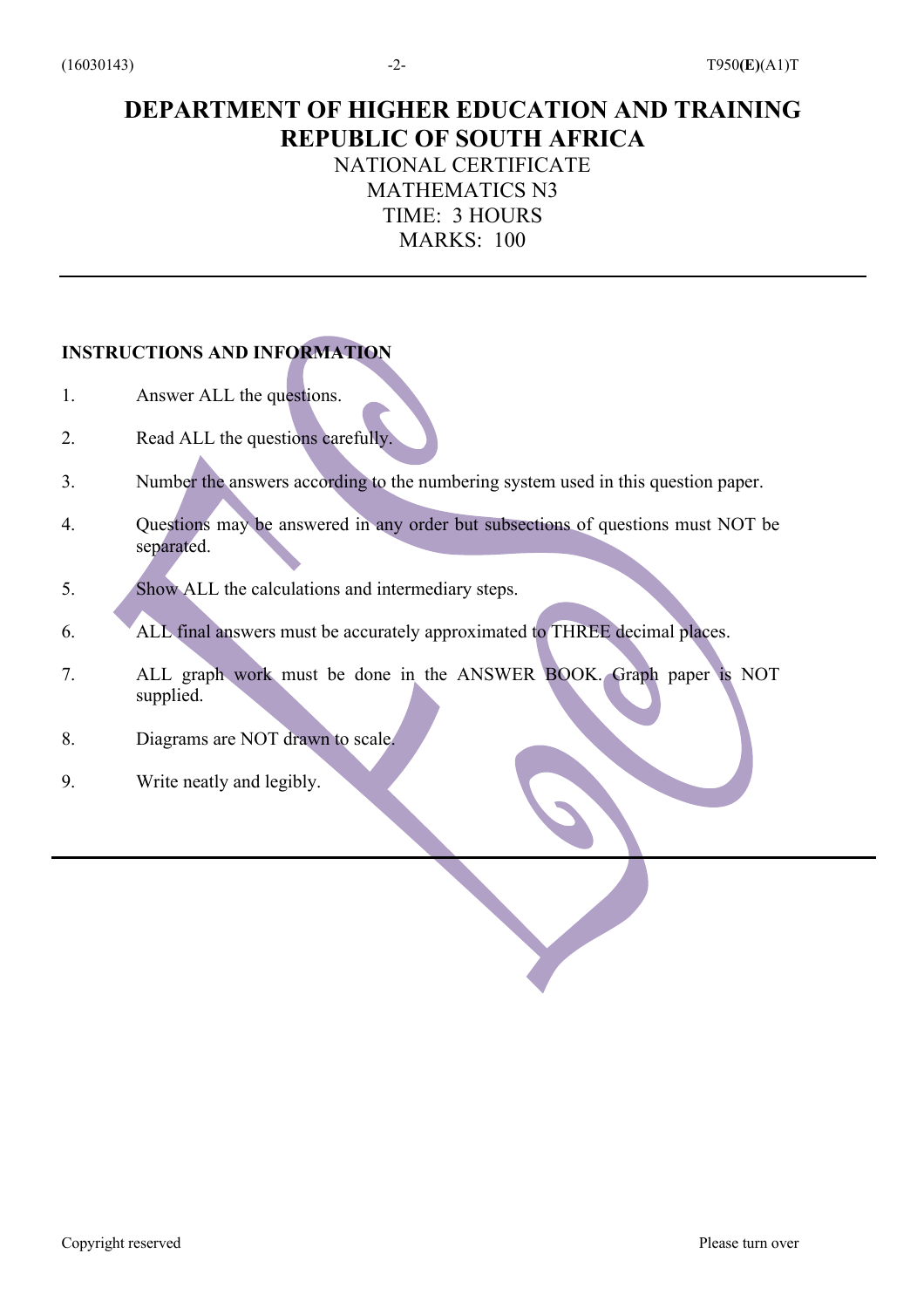(4)

(4)

**[16]**

#### **QUESTION 1**

1.1 Factorise the following expressions as far as possible in prime factors:

1.1.1 
$$
x(3x-2)-y(3y+2) \tag{4}
$$

1.1.2 
$$
4n^{4p} + 3n^{2p} - 1 \tag{2}
$$

- 1.2 Factorise the following expression completely: (5)  $2x^3 + x^2 - 5x + 2$
- 1.3 Simplify the following expression:

$$
\frac{x-1}{x+1} - \frac{2x-1}{3-x} + \frac{2x^2 - 7x - 17}{x^2 - 2x - 3}
$$
(6) [17]

#### **QUESTION 2**

2.1 Simplify the following:

$$
\frac{\sqrt{x} - \frac{1}{2\sqrt{x}}}{3x^{\frac{3}{2}}}
$$

2.2 Use logs to the base 2 and simplify the following WITHOUT using a calculator:  $log<sub>0.5</sub> 128$ 

#### 2.3 Solve for *x:*

- 2.3.1  $\sqrt{16 + 3^{2x}} = 3^{x} + 2$
- 2.3.2  $(\log x 2) \times \log(x 2) = 0$  (2×4) (8)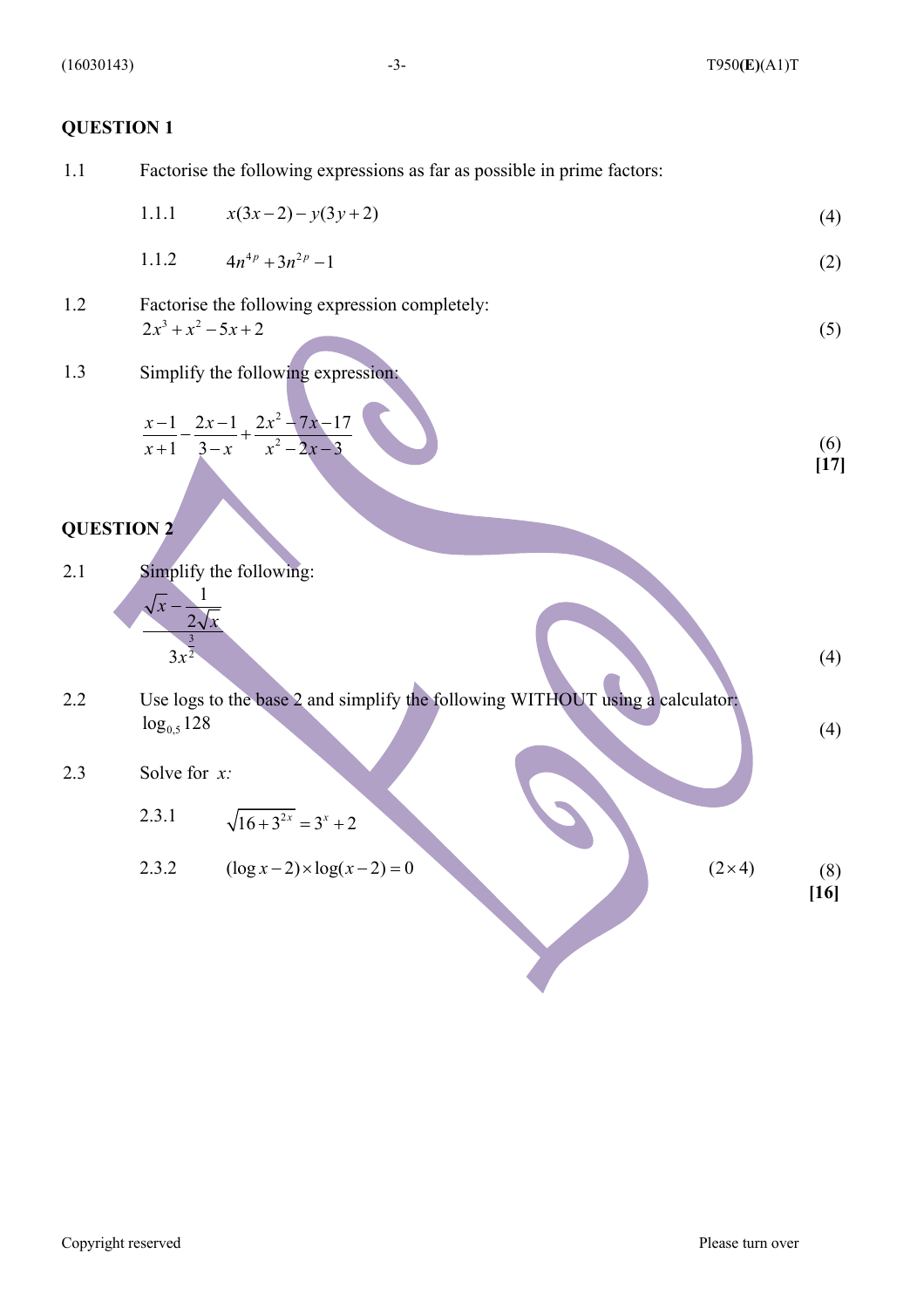(4)

(3)

#### **QUESTION 3**

- 3.1 Solve for x by completing the square:  $4x = 48 - 2x^2$
- 3.2 Make '*b*' the subject of the formula:

$$
D = \sqrt{\frac{x+b}{x-b}}\tag{4}
$$

- 3.3 Make ' *w* **'** the subject of the formula:  $\log_e t - \log_e p + \log_e w = ds$
- 3.4 Alex paid a deposit of  $R3x$  for a computer. He paid the rest in 9 monthly instalments. He paid a total of  $R33x$ . What is the payment of each monthly instalment in terms of  $x$ .  $(4)$ **[15]**

#### **QUESTION 4**

4.1 Consider FIGURE A below.  $\triangle ABC$  is an isosceles triangle with  $AB = BC$  and vertices  $A(2;1)$ ,  $B(4;5)$  and  $C(0;k)$ .



#### **FIGURE A**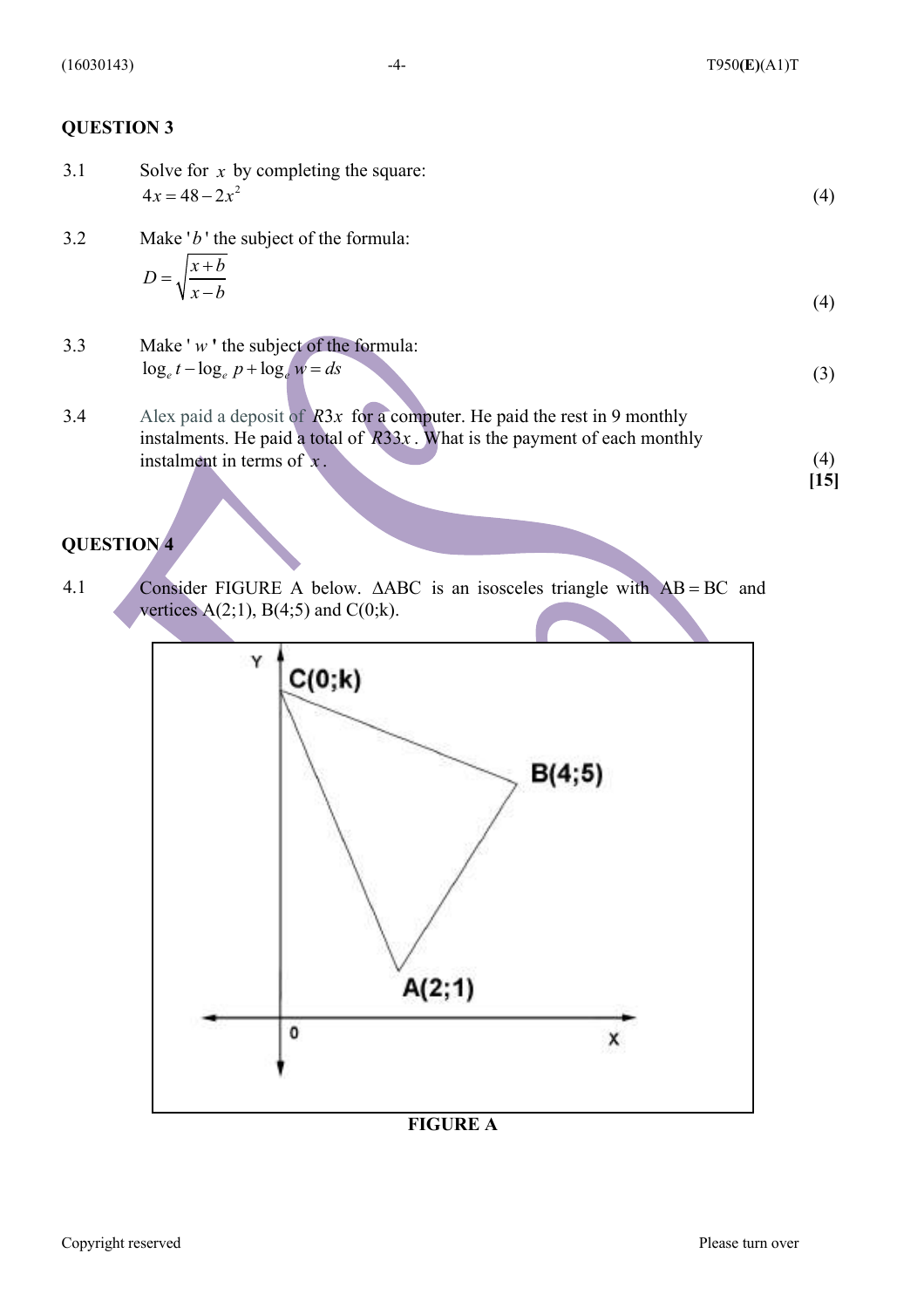| 4.1.1 | Find the length of AB.                               |     |
|-------|------------------------------------------------------|-----|
| 4.1.2 | Determine the value(s) of $k$ .                      | (4) |
| 4.1.3 | Show that AB is perpendicular to BC if $k = 7$ .     | (3) |
| 4.1.4 | Calculate the area of $\triangle ABC$ when $k = 7$ . |     |

4.2  $P(-2;-1)$  and Q(4;7) are points in the plane with M as the midpoint of PQ.

Determine the equation of the line parallel to the y-axis and passing through the  $point M.$  (4)

4.3 Consider FIGURE B below. The lines BA and CA with equations  $y = x + 2$  and  $y = 3x - 3$  respectively, intersect at A. Determine the size of BAC where B and C are the intercepts on the x-axis as shown.

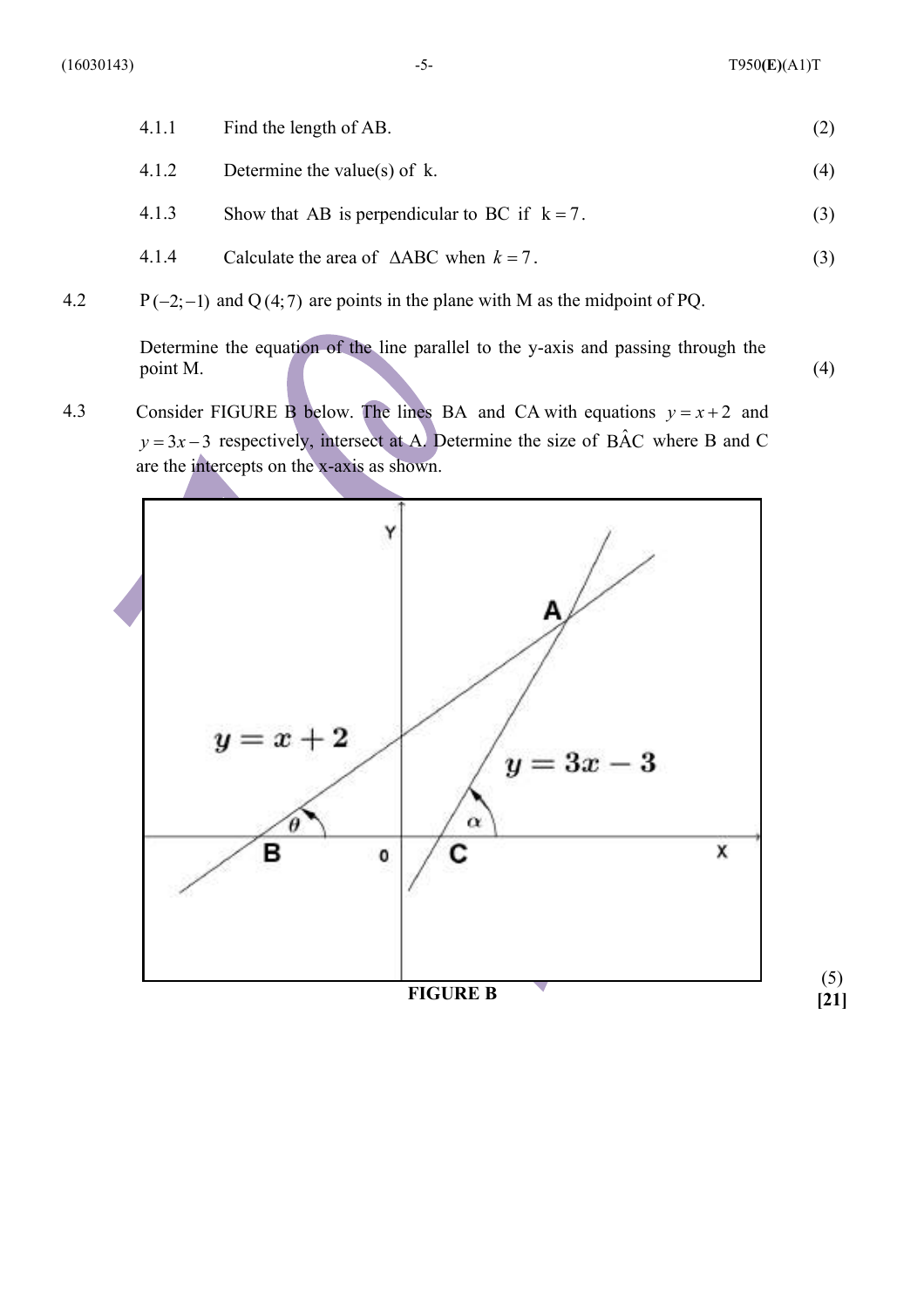#### **QUESTION 5**

- 5.1 Draw the graph defined by the equation:  $3x^2 + 3y^2 = 27$  (2)
- 5.2 Given:  $y = x^3 + 6x^2 + 9x$ 
	- 5.2.1 Make use of differentiation to determine the coordinates of the turning points of the given equation. (5)
	- 5.2.2 Draw the graph of the given function. Show ALL values at the points of intersection with the system of axes and the co-ordinates of the turning points. (3)

5.3 Determine  $\frac{dy}{dx}$  if  $y = \frac{1}{x} + 2\sqrt{x}$ . Leave the answers with positive indices and in surd form. (4) *dy dx x*  $= + +$ 

**[14]**

(4)

(5)

#### **QUESTION 6**

6.1 Prove the following trigonometric identity:

$$
\sin^2 A + \tan^2 A + \cos^2 A = \sec^2 A
$$

- 6.2 Calculate the value(s) of  $\theta$  which will satisfy the equation if  $0^{\circ} \le \theta \le 270^{\circ}$ :  $\sin \theta = 1 - \cos^2 \theta$
- 6.3 Consider FIGURE C below. An observer, standing at a point A is watching the top of a vertical tower BC. The angle of elevation of the top of the tower, BC, is  $25^{\circ}$ and the angle of depression of the foot of the tower is  $20^\circ$ . If the height of the tower BC is known to be 30 m, determine the following:
	- 6.3.1 The distance between the observer at A and the point  $B$ . (3) 6.3.2 The distance between the two towers. (3)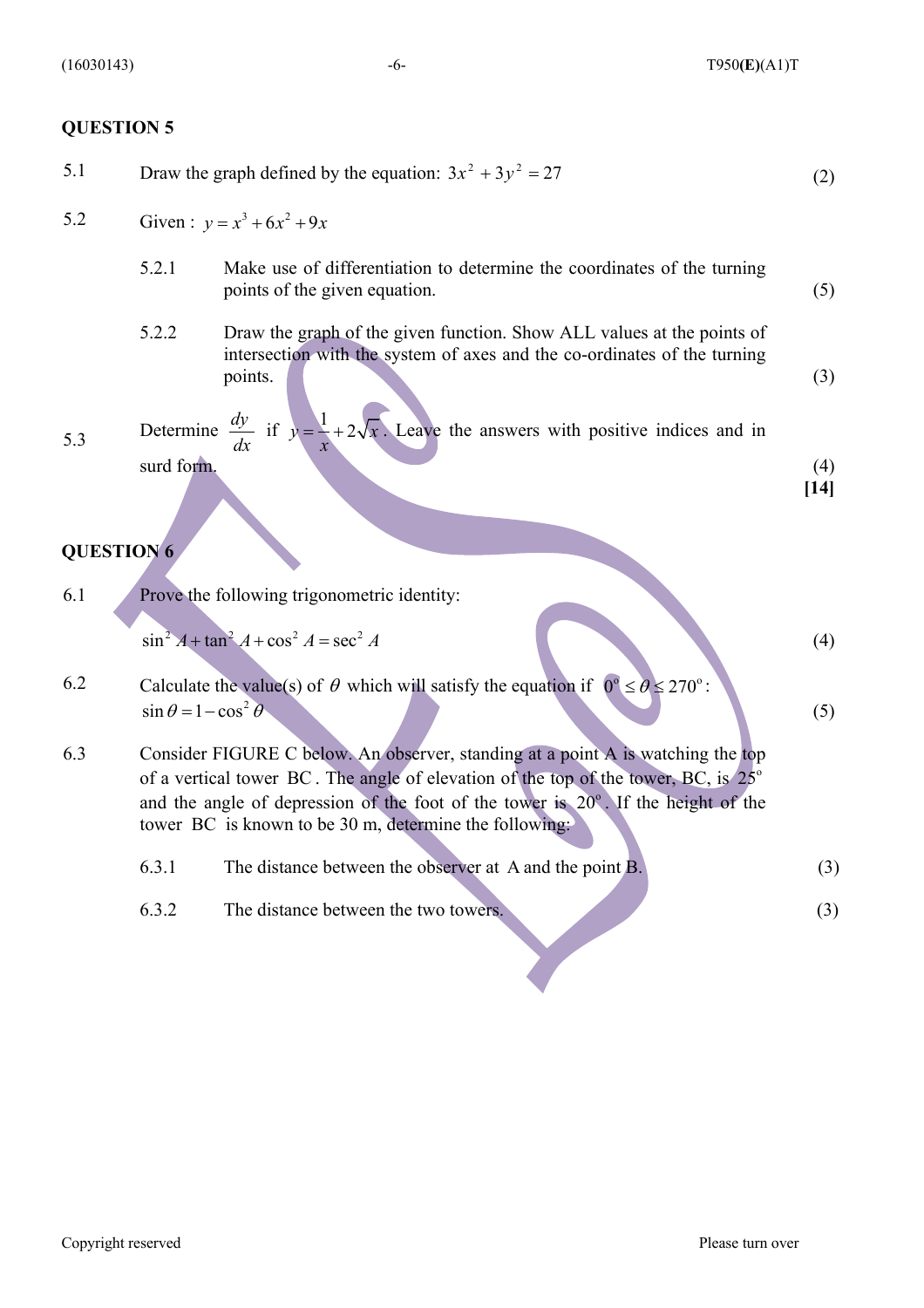

(2)  **[17]**

**TOTAL: 100**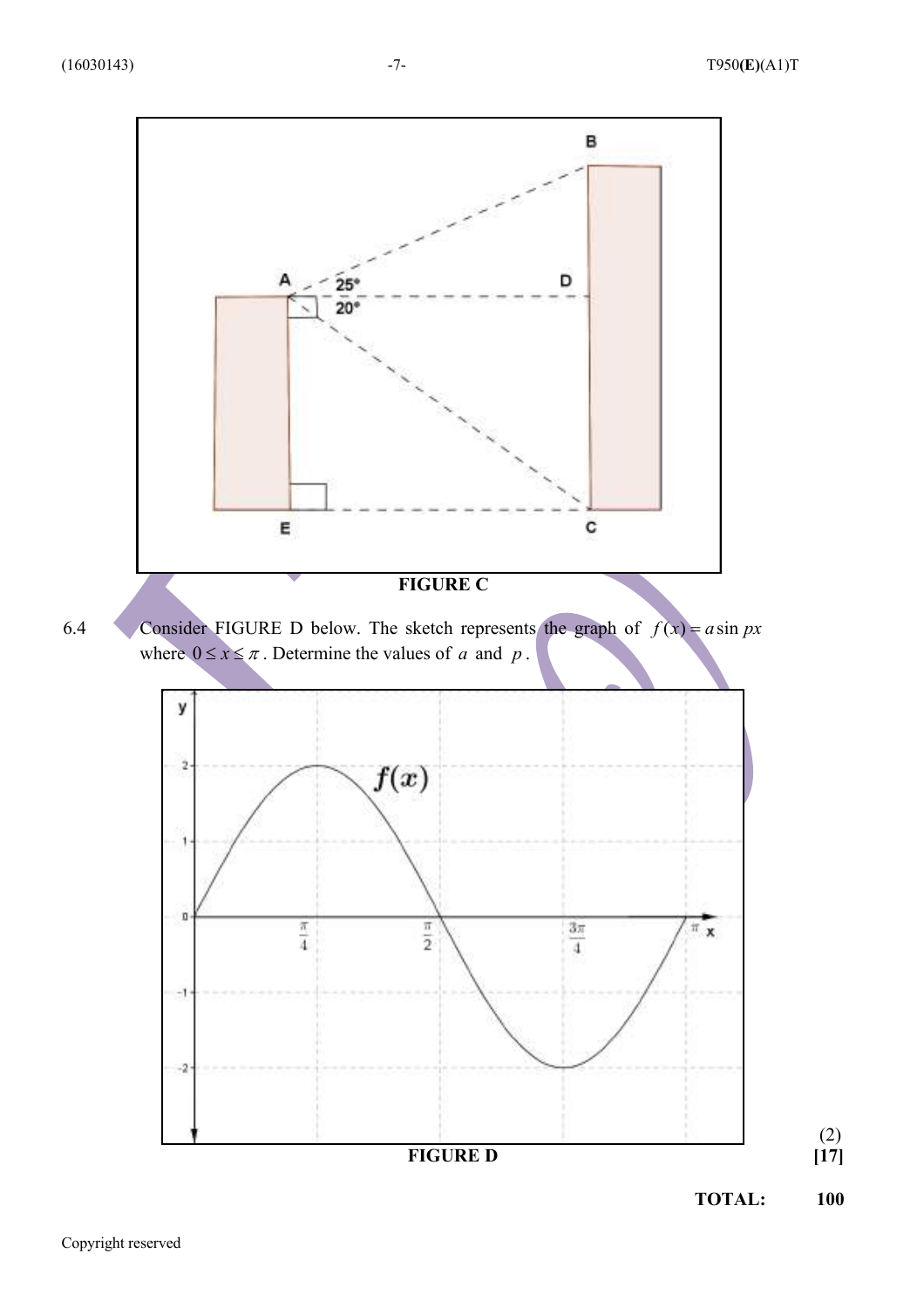#### **FORMULA SHEET**

Any applicable formula may also be used.

**1. Factors 2. Logarithms**